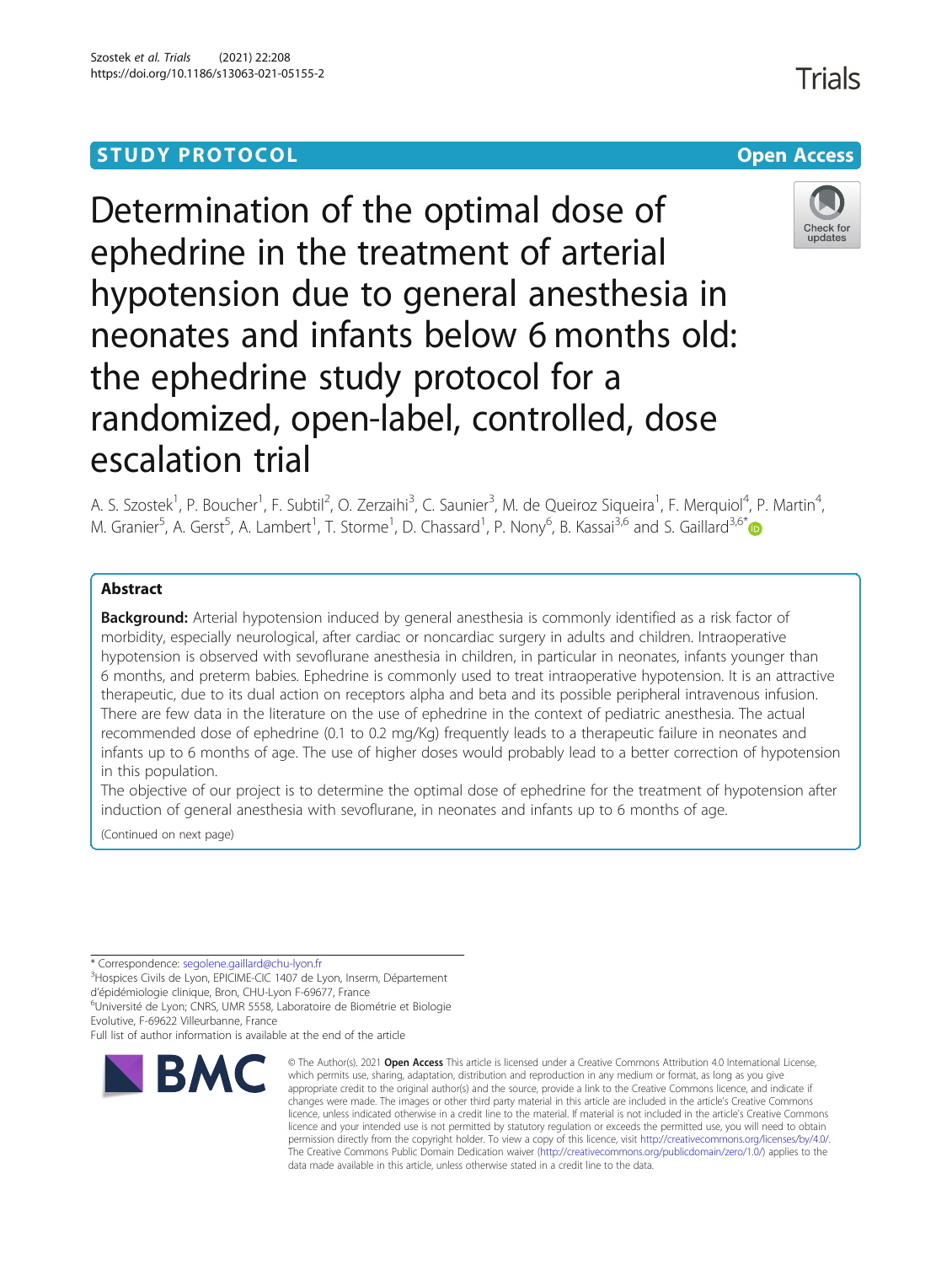## (Continued from previous page)

Methods: The ephedrine study is a prospective, randomized, open-label, controlled, dose-escalation trial. The dose escalation consists of 6 successive cohorts of 20 subjects. The doses studied are 0.6, 0.8, 1, 1.2, and 1.4 mg/kg. The dose chosen as the reference is 0.1 mg/kg, the actual recommended dose. Neonates and infants younger than 6 months, males and females, including preterm babies who undergo a surgery with general anesthesia inducted with sevoflurane were eligible. Parents of the subject were informed. Then, the subjects were randomized if presenting a decrease in mean blood pressure superior to 20% of their initial mean blood pressure (before induction of anesthesia), despite a vascular filling with sodium chloride 0.9%. The primary outcome is the success of the therapy defined as an mBP superior to 80% of the baseline mBP (prior to anesthesia) within 10 min post ephedrine administration. The subjects were followed-up for 3 days postanesthesia.

**Discussion:** This study is the first randomized, controlled trial intending to determine the optimal dose of ephedrine to treat hypotension in neonates and infants below 6 months old.

**Trial registration:** ClinicalTrials.gov [NCT02384876](https://clinicaltrials.gov/ct2/show/NCT02384876?term=NCT02384876&draw=2&rank=1). Registered on March 2015.

Keywords: General anesthesia, Arterial hypotension, Optimal dose, Ephedrine, Randomized controlled trial

## Background

Practices in anesthesia have tremendously improved in pediatrics over the last decade but morbidity remains significant in the youngest patients below 1 year old. The two main complications are respiratory (desaturation, laryngospasm, bronchospasm) and hemodynamic (bradycardia, arterial hypotension, cardiorespiratory arrest). Sevoflurane is the most commonly used agent for the induction of general anesthesia (GA) in pediatric practice, because of its pharmacokinetic profile and its relative safety for the cardiopulmonary system [\[1](#page-5-0)]. Nevertheless, many episodes of idiopathic orthostatic hypotension (IOH) are routinely observed in children during GA with sevoflurane [[2\]](#page-5-0), in particular in neonates, infants younger than 6 months [\[3](#page-5-0)], and preterm babies [[4\]](#page-5-0). Hypotension induced by GA is widely identified as a risk factor of morbidity, especially neurological, after cardiac or non-cardiac surgery in adults and children [[5](#page-5-0)].

Avoiding and limiting this hypotension is a daily challenge for anesthesiologists. Intravascular volume expansion by crystalloid is the first recommended treatment when IOH occurs [\[6](#page-5-0)]. In case of failure, dopamine is widely recommended in infants younger than 6 months [[7,](#page-6-0) [8\]](#page-6-0). Adrenaline administered continuously has similar effects but the access to central venous route is difficult. Thus, the use of adrenaline has then been restricted to severe conditions [\[3](#page-5-0)]. Ephedrine is an attractive drug to treat IOH, due to its dual action on receptors  $\alpha$  and  $\beta$  and its use through peripheral intravenous route. Nevertheless, there are few data in the literature on the use of ephedrine in the context of pediatric anesthesia. Taguchi et al. have conducted a study from birth to adulthood. They showed that ephedrine (0.1 to 0.2 mg/kg) has a lower hemodynamic response in infants than in adults. Higher doses of ephedrine are

probably needed because of the immaturity of the myocardium and sympathetic system, as already identified with dobutamine or dopamine  $[6, 9]$  $[6, 9]$  $[6, 9]$  $[6, 9]$  $[6, 9]$ . A recent retrospective cohort suggests an under efficacy of low doses and the need of higher doses than those recommended. This cohort gathered data on 141 subjects, aged 0 to  $6.4$  months (median = 1.41 months), having received a dose of ephedrine during GA under sevoflurane. Doses of ephedrine ranged between 0.07 and 1.33 mg/Kg (median =  $0.25$  mg/Kg). There was a great variability in the mean blood pressure (mBP) decrease after induction of anesthesia and in the response according to the dose of ephedrine. A non-linear mixed effects model was applied to estimate parameters of the sigmoid dose effect relationship, taking into account the variation of mBP and to estimate the effect of ephedrine according to the pre-induction mBP. After several simulations of clinical trials, the model suggested the use of higher doses, up to 2 mg/kg to reach a satisfactory efficacy (data not published). The model predicted that a dose of 1.4 mg/kg would allow 63% of patients with an mBP post ephedrine > 80% of the baseline mBP. Thus, a range of doses (0.2 to 1.4 mg/kg) was chosen to reach an objective of 55% of patients responding to the efficacy criteria compared to the reference dose of 0.1 mg/kg.

The usual recommended dose of ephedrine (0.1 to 0.2 mg/Kg) frequently leads to a therapeutic failure to treat hypotension in neonates and infants up to 6 months of age. The use of higher doses would probably lead to a better correction of hypotension in this population.

## Methods

## **Objectives**

The primary objective of our project is to determine the optimal dose of ephedrine to administer as a single dose,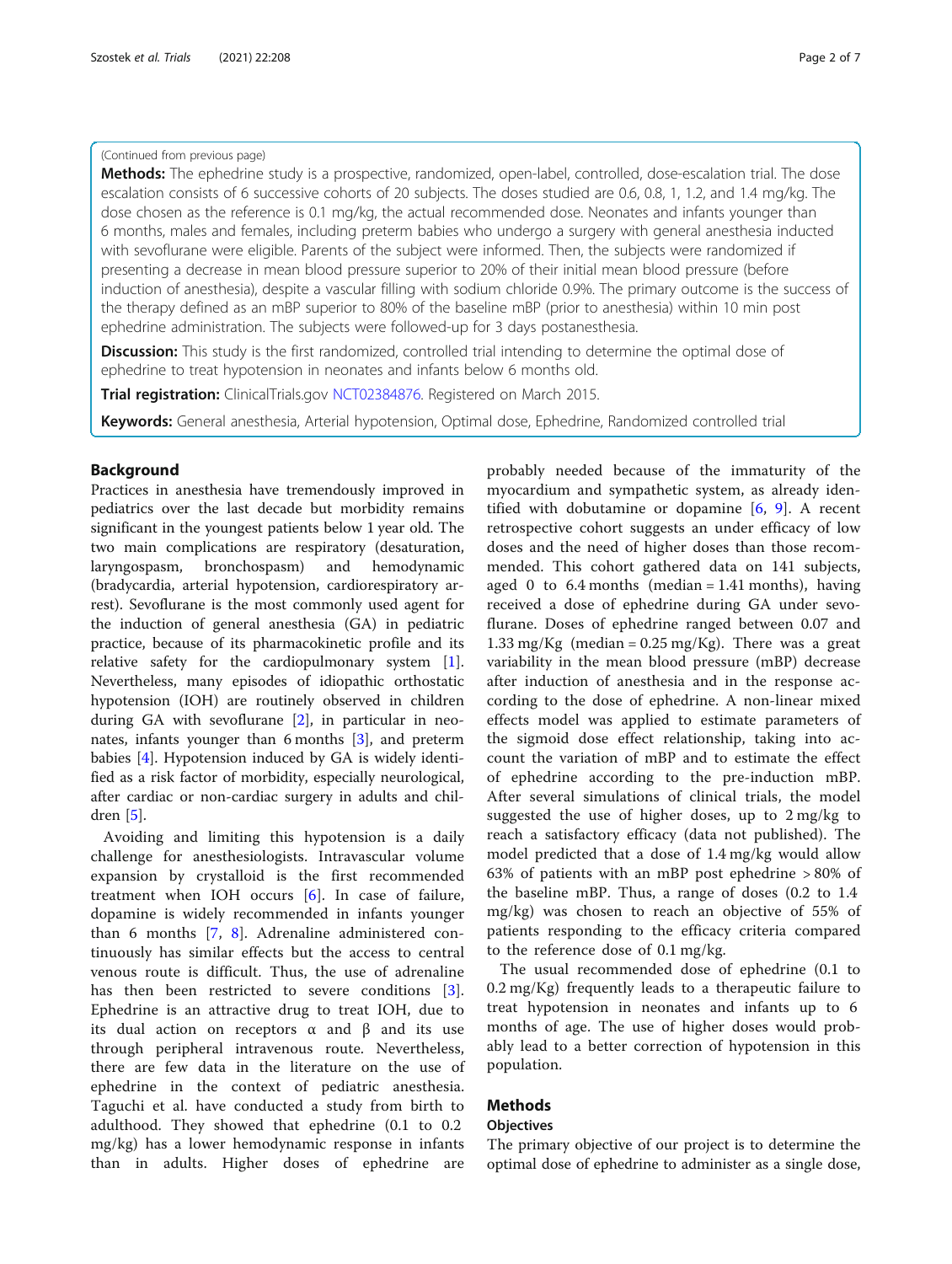<span id="page-2-0"></span>for the treatment of hypotension after induction of GA with sevoflurane, in neonates and infants up to 6 months of age.

As secondary objectives, we are describing the number of cases returning to a mean Blood pressure superior to 38 mmHg post ephedrine administration. We are also assessing the occurrence of hypoxemic events and the tolerance of ephedrine.

## Trial design

The ephedrine study is a prospective, randomized, openlabel, controlled, dose-escalation trial intending to demonstrate the superiority of a higher dose of ephedrine compared to the usual dose  $(0.1 \text{ to } 0.2 \text{ mg/kg}).$ 

The dose escalation consists of 6 successive cohorts of 20 subjects. The doses studied are 0.6, 0.8, 1, 1.2, and 1.4 mg/kg. The dose chosen as the reference is 0.1 mg/ kg, the usual recommended dose. After each completion of cohort, the tolerance profile is evaluated by an independent data monitoring committee. Recommendations are expressed for the continuation, modifications, or end of the study. To be able to take into account the cohort effect, an extended halving dose escalation design was used [[10](#page-6-0)] as summarized in Table 1.

## Study setting

This is a multicenter study conducted in three French university hospitals of the Auvergne-Rhône-Alpes area: Hôpital Femme Mère enfant - Hospices Civils de Lyon (HCL), Hôpital Estaing -CHU de Clermont-Ferrand, and Hôpital Nord – CHU de St-Etienne.

## Eligibility criteria

Neonates and infants younger than 6 months, males and females, including preterm babies, who undergo a surgery requiring GA inducted by inhaled sevoflurane and for whom parents/legal guardians have signed an informed consent are eligible. Subjects are not enrolled if presenting a known hypersensitivity to ephedrine, requiring a complex surgery, having received vasopressive amines different from ephedrine or other indirect sympathomimetic drugs (phenylpropanolamine, phenylephrine, pseudoephedrine

Table 1 Distribution of patients per cohort

| Dose (mg/kg) | 0.1            | 0.6            | 0.8            | 1.0           | 1.2            | 1.4      |
|--------------|----------------|----------------|----------------|---------------|----------------|----------|
| Cohort 1     | 10             | 10             | 0              | 0             | 0              | $\Omega$ |
| Cohort 2     | 5              | 5              | 10             | $\Omega$      | 0              | $\Omega$ |
| Cohort 3     | 3              | 3              | $\overline{4}$ | 10            | $\Omega$       | 0        |
| Cohort 4     | $\mathfrak{D}$ | $\mathfrak{D}$ | 3              | 3             | 10             | $\Omega$ |
| Cohort 5     | $\mathfrak{D}$ | $\mathfrak{D}$ | $\mathcal{P}$  | $\mathcal{P}$ | $\mathfrak{D}$ | 10       |
| Cohort 6     | $\mathfrak{D}$ | $\mathcal{P}$  | 2              | $\mathcal{P}$ | 5              | 7        |
| Total        | 24             | 24             | 21             | 17            | 17             | 17       |

and methylphenidate), pretreated with clonidine, suffering from a congenital cardiopathy, and not affiliated to a health insurance system.

Neonates and infants were randomized if presenting a decrease in mBP superior to 20% of their initial mBP (before induction of anesthesia), despite a vascular filling with saline solution 0.9% (10 ml/kg over 10 min).

### Intervention and allocation of study treatment

Study treatment is provided as 10 ml vials of ephedrine Aguettant®, 3 mg/mL. Packaging is per patient with a unique treatment number. Vials are distributed by a central pharmacy and available in the operating rooms of each site. The study intervention is a single intravenous administration of ephedrine. The tested doses are as follows: 0.6, 0.8, 1, 1.2, and 1.4 mg/kg. The reference treatment (control group) is ephedrine at a dose of 0.1 mg/kg (recommended dose, following summary of the product characteristics). The dose is prepared and administered by a different anesthesiologist than the one conducting GA. The 10 mL vial of ephedrine is diluted in 50 mL sodium chloride 0.9% to obtain a concentration of 0.5 mg/ mL.

Subjects are randomized if a decrease in mBP superior to 20% of their baseline mBP is observed despite vascular filling with saline solution 0.9%. The randomization is centralized via ennov (Euraxipharma, CS online software). The dose and exact dilution to be prepared is indicated to the anesthesiologist by the software. Ephedrine is administered and a 10-min monitoring starts before surgery processes.

In case of treatment failure, the anesthesiologist can use another dose of ephedrine or any alternatives such as dopamine and adrenaline.

Only saline solution is authorized as vascular filling. GA induction with other volatile or IV anesthetic agents and treatment with hemodynamic effect such as clonidine and indirect sympathomimetic are forbidden.

## **Outcomes**

The primary endpoint is the change of mBP after administration of ephedrine. The therapeutic success is defined as an mBP superior to 80% of the initial mBP (prior induction of anesthesia) within 10 min post ephedrine administration. Another infusion of ephedrine or the administration of dopamine or adrenaline or a vascular filling within 10 min post initial dose of ephedrine is considered as a failure. Each case of surgery incisions happening before 10 min will be defined as success or failure at the blind review before analysis. The initial mBP is the average measure of 2 mBP recorded before anesthetic induction. If the difference between the two measurements is higher than 5%, a third measurement is performed. The mean of the 2 closest values defines the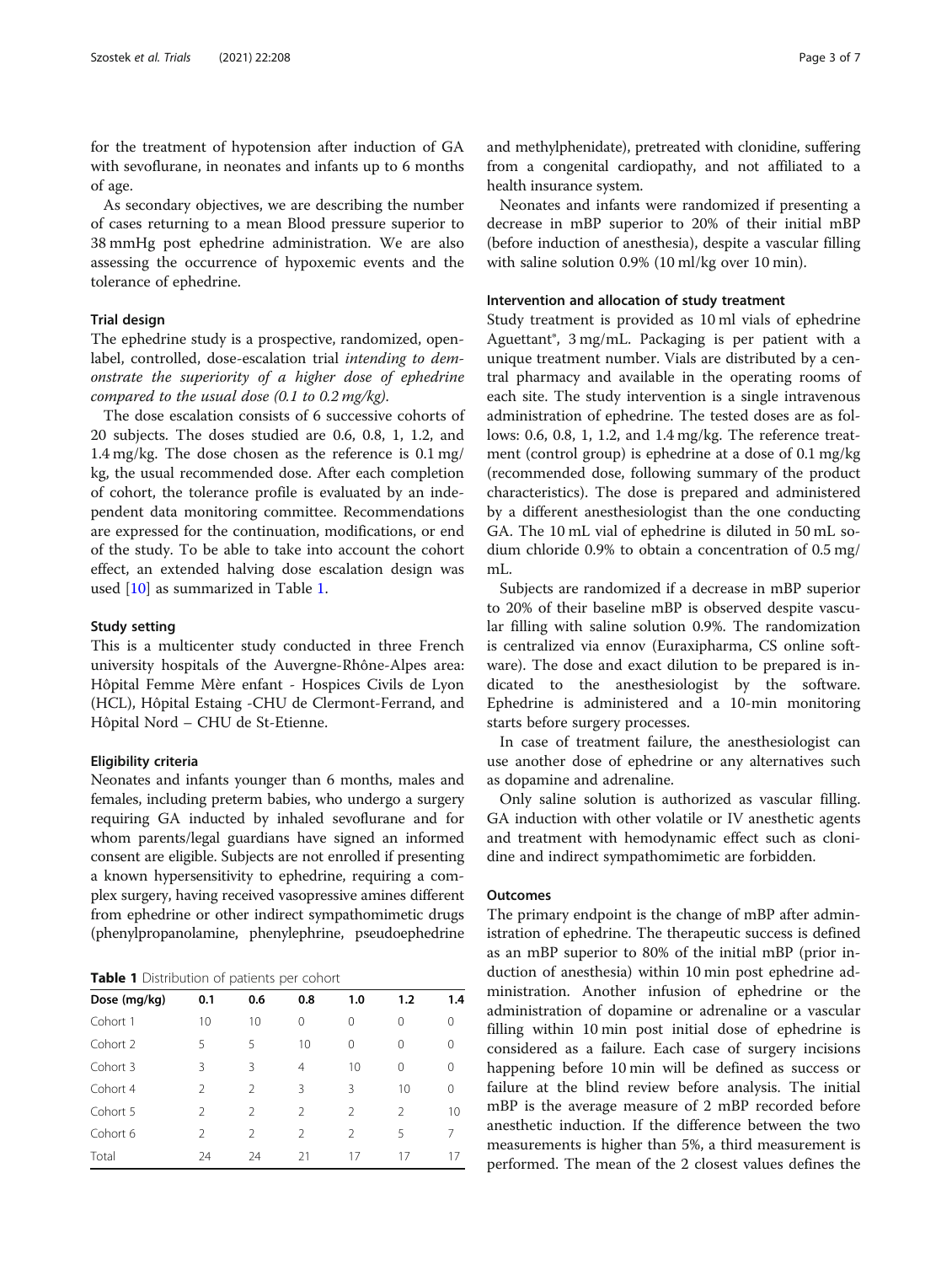baseline mBP. BP is regularly monitored and recorded each minute for 10 min post-dose of ephedrine.

The secondary endpoints are as follows: (i) the continuous monitoring of BP to observe the number of patients returning to a mean blood pressure superior to 38 mmHg for 10 min post ephedrine administration; (ii) the evaluation of the changes in cerebral oxygen saturation (ScO<sup>2</sup>) measured by Near-Infrared Spectroscopy (NIRS, Oxyalert®, Covidien, US); hypoxic events (defined as decreases of  $\text{SCO}^2$  at an equal or lower level than the  $\text{SCO}^2$ level while subject is awake) are searched; frequency of desaturation and evolution of  $ScO<sup>2</sup>$  under treatment are collected; and (iii) assessment of tolerance by monitoring of adverse events for the entire study participation, up to 3 days post-surgery. Adverse events expected with ephedrine such as cardiac events (tachycardia and arterial hypertension) and angle closure glaucoma are closely monitored.

## Participant timeline

The initial planned study duration is 24 months, 2 months of recruitment per cohort (i.e., 12 months), and 2 months of data analysis and review between each cohort (i.e., 12 months). The study duration per subject is 3 days post-randomization and the treatment is a single administration.

Figure 1 summarizes the study visits. Table [2](#page-4-0) presents the intervention and evaluations performed.

#### Data management

Outcomes related to hemodynamic measurements are collected within 10 min post ephedrine injection, as per site practice using a standard of care software. These data are usually collected during anesthesia. The investigators are checking that BP measurements are scheduled every 1 min. NIRS data are collected at the operative room, by the investigators, using paper documents.

Surveillance and emergence of adverse and serious adverse events is performed. A particular attention is given to expected adverse reactions.

All data collected in electronic or paper source documents are entered in an electronic case report form by a local study nurse. Data are coded with respect to data confidentiality. The Euraxipharma system was selected. Control quality of the data is performed both centrally and on site by monitors. Presence, accuracy, and conformity of the data are verified.

## Sample size

A total of 120 patients will be randomized, in 6 different cohorts with a maximal increasing dose.

The distribution of subjects as proposed in Table [1](#page-2-0) for each dose and cohort should allow to maximizing the precision of the estimation of the differences of efficacy of each dose, taking into account the cohort effect, which could be significant in this study. This proposal is conform to the description of Bailey [\[10\]](#page-6-0).

The sample size was calculated in terms of 95% confidence interval width of the probabilities of efficacy of each dose. The number of 120 subjects should allow width between 0.18 and 0.29, depending on the dose. These calculations are based on simulations performed using the R software; the hypotheses regarding the efficacy depending on the dose were based on results of the retrospective cohort on 141 subjects, considering a standard deviation of the cohort effect of 0.3 on a logarithmic scale of the odds of success.

## Statistical methods

All analyses will be performed on the per-protocol population, defined by all randomized subjects, having presented a decrease in their mBP superior to 20% of their baseline mBP and their actual dose of ephedrine received.

Qualitative data will be described by their numbers and percentages. Quantitative data will be described by their means, medians, standard deviations, minimum and maximum values, and first and third quartiles. Baseline characteristics of the patients will be presented per dose.

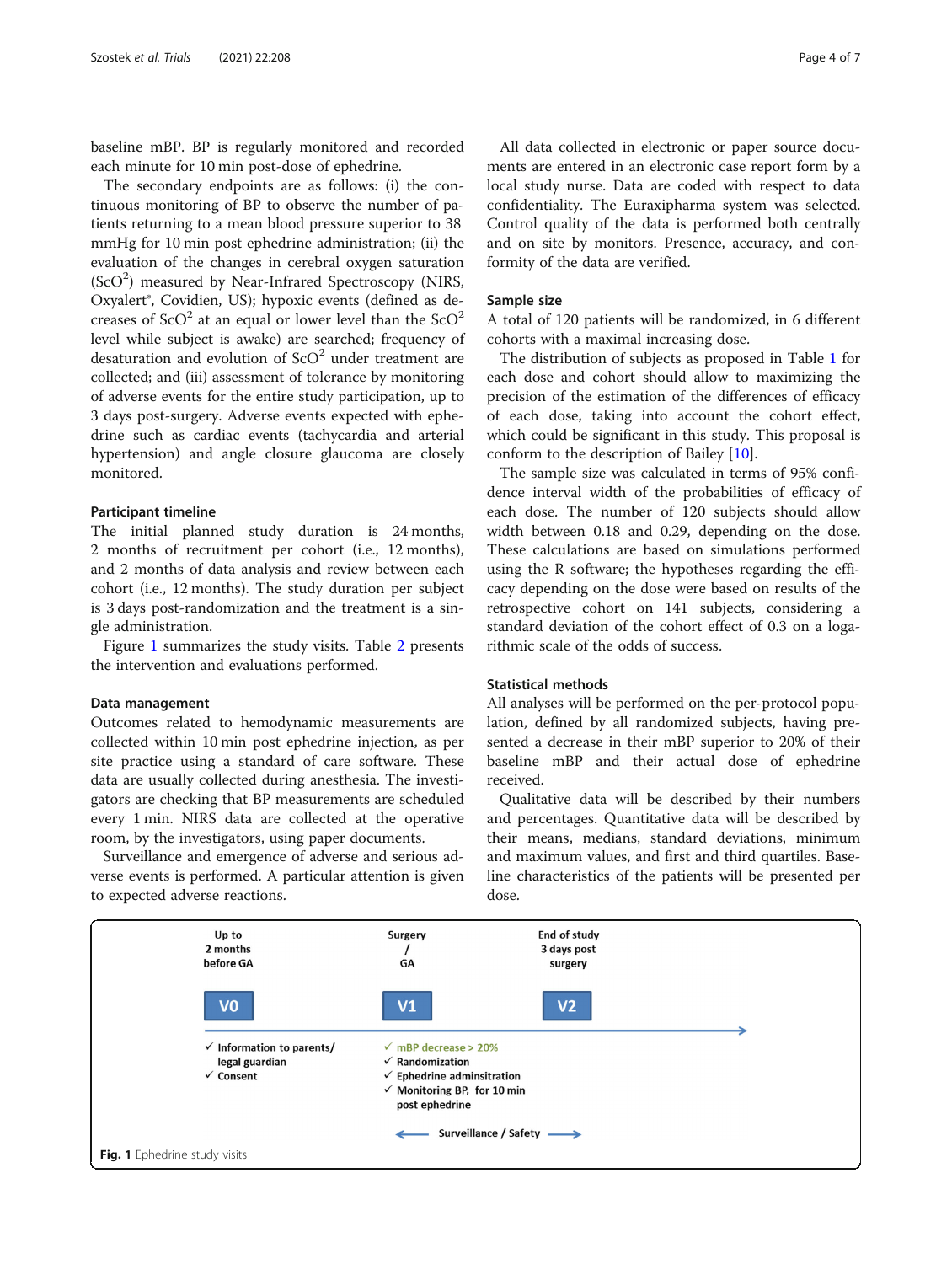#### <span id="page-4-0"></span>Table 2 Ephedrine study interventions and assessments

|                                                                   | Study period         |                   |  |  |
|-------------------------------------------------------------------|----------------------|-------------------|--|--|
|                                                                   | <b>Enrolment</b>     | <b>Allocation</b> |  |  |
| <b>Timepoint</b>                                                  | Pre-anesthesia visit |                   |  |  |
| Enrolment:                                                        |                      |                   |  |  |
| <b>Eligibility screen</b>                                         | Χ                    |                   |  |  |
| Informed consent                                                  | Χ                    | X (check)         |  |  |
| General anesthesia                                                | Χ                    | X                 |  |  |
| Randomization eligibility: decrease in mean blood pressure        | X                    |                   |  |  |
| <b>Randomization</b>                                              |                      | X                 |  |  |
| Interventions:                                                    |                      |                   |  |  |
| Ephedrine 0.6, 0.8, 1.0, 1.2, 1.4%, tested doses                  |                      | X                 |  |  |
| Ephedrine 0.1%, control group                                     |                      | X                 |  |  |
| Assessments:                                                      |                      |                   |  |  |
| Systolic and diastolic blood pressure (baseline and every minute) |                      | X                 |  |  |
| Mean blood pressure (baseline and every minute)                   |                      | X                 |  |  |
| Heart rate, ScO2, PaCO2 every 10 min post ephedrine               |                      | X                 |  |  |
| Adverse events and concomitant medications                        |                      | X                 |  |  |

The analysis of the primary endpoint will use a mixed logistic regression model including a factor per dose and the random cohort effect. Variables of adjustment could be introduced in the model, as the change in arterial blood pressure under anesthesia from initial blood pressure. The odds ratio of efficacy of the doses compared to the reference dose will be estimated with their 95% confidence interval. The optimal dose will be the one with the odds ratio closest to the odds ratio equivalent to a difference of efficacy of 55% and for which the confidence interval is conform to this value. Exploratory secondary analyses of the primary endpoint could be performed by considering the dose as having a continuous effect.

The analysis of the return of the blood pressure above 38 mmHg, depending on the dose, will be performed similarly. Changes in cardiac frequency and  $ScO<sub>2</sub>$ , adverse events, and serious adverse events will be described per dose.

Missing data will not be replaced.

At completion of each cohort, analysis of tolerance will be performed. There will not be any statistical test.

## **Discussion**

This study is the first prospective randomized clinical trial intending to determine the optimal dose of ephedrine in the treatment of hypotension induced by anesthesia with sevoflurane, in neonates and infants from 0 to 6 months. Despite a great proportion of patients with IOH, the recruitment might be slower than expected, as parents/legal guardians are often refusing randomized clinical trials for their child [\[11](#page-6-0)]. The randomization at the operative room is also a challenge that is resolved with a dedicated web system.

In adult literature, mBP is a poor marker of cardiac output in perioperative period. However, for infants under 6 months, no monitoring devices are available and validated. So, we chose mBP as our primary endpoint and an mBP decrease higher than 20% for inclusion, in accordance with previous studies [\[2](#page-5-0), [12\]](#page-6-0).

This study has certain limitations. Our study population below 6 months old is not homogeneous. Evidence has shown that neonates below 2 months seem to have different maturity of the sympathetic system and myocardium, which could explain any difference in ephedrine efficiency according to the age of the child. This is why we chose to define therapeutic success/failure by a variation of mBP, and not with the absolute value of mBP.

mBP is monitored noninvasively in our study. This is not the gold standard, but this reflects common day-today practice. Moreover, very few children below 6 months of age are premedicated before surgery. It may increase baseline mBP values before GA. Children are exposed to the stress of a first blood pressure measurement while they are awake, which by default pumps the cuff to a pressure far above the real systolic BP, which can be a very unpleasant experience. Initial agitation of the child who will undergo surgery could increase by 2 or 3 the BP measurements and might overestimate the baseline BP. We may legitimately ask whether the drop of BP (and therefore therapeutic success) is not skewed by inaccurate reference values. Nevertheless, the non-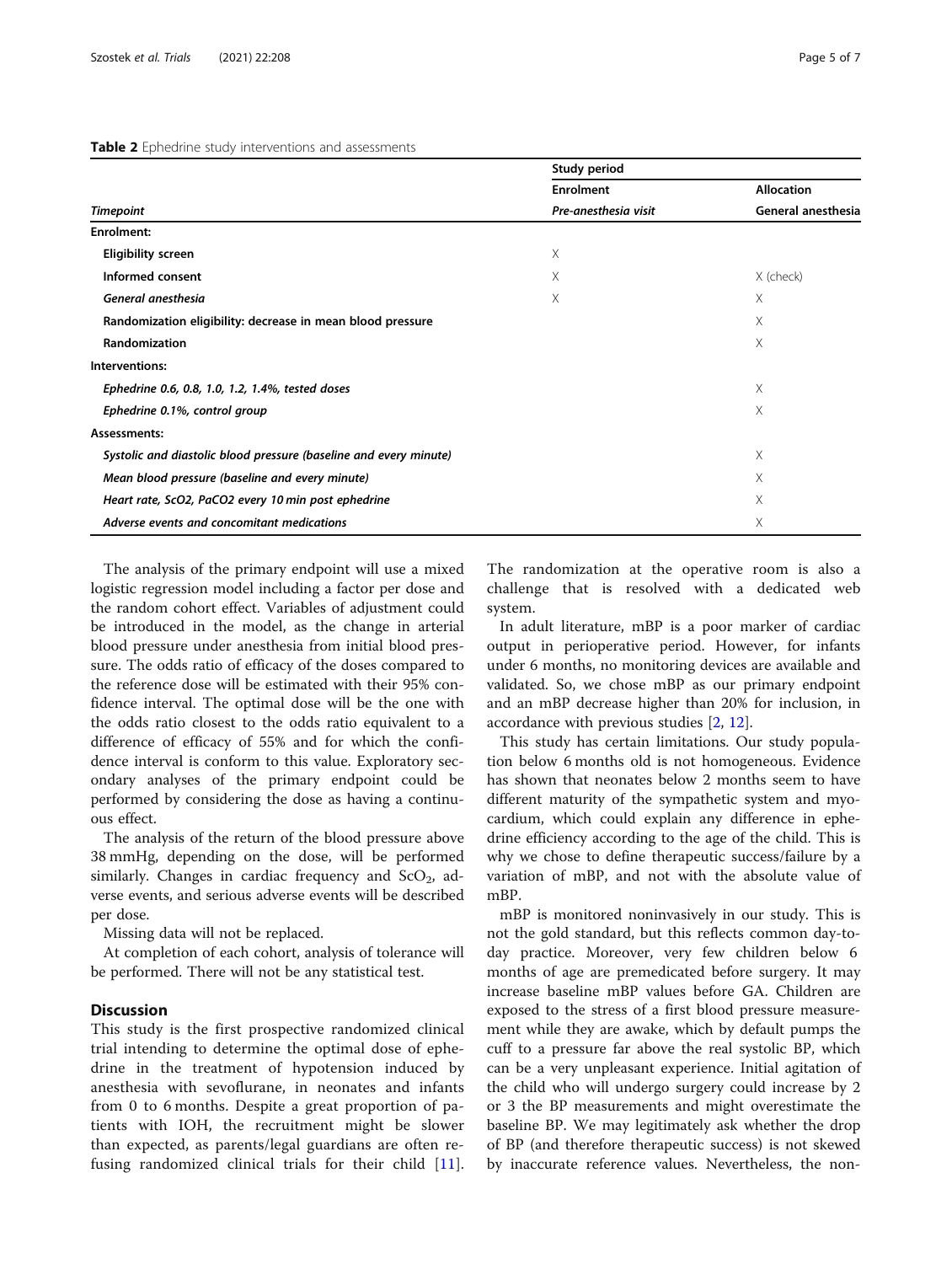<span id="page-5-0"></span>invasively monitoring of BP is the reflection of day to day practice.

## Trial status

The current version of the protocol is version 5, May 7, 2019, amendment 3, authorized by the ethic committee on May 21, 2019. The competent authority was informed. First patient was enrolled on June 15, 2015. The last cohort started on December 6, 2019. One hundred and twenty subjects have been randomized in the study. Recruitment was completed in September 2020. The study was temporarily stopped during the COVID-19 pandemic, from March to May 2020. The trial protocol was not submitted at the beginning of the trial before inclusions, but registration in ClinicalTrials.gov was available at that time. The ephedrine protocol was submitted with a delay but with the wish to make available a complete protocol before statistical analysis of the study to allow checking the respect of the protocol. The protocol was submitted before end of study trial enrollment and before last patient last visit.

#### Abbreviations

BP: Blood pressure; GA: General anesthesia; IOH: Idiopathic orthostatic hypotension; mBP: Mean blood pressure

#### Acknowledgements

We would like to thank the Data Monitoring Committee members for their participation: Dr. Anne Laffargue, Professeur Souhayl Dahmani, Professor Xavier Paoletti, and Professor Olivier Paut; the monitors of the study from the Hospices Civils de Lyon, who will provide cleaned data for regular reviews; and the Clinical Investigation Centers of St Etienne and Clermont-Fd for their help in the recruitment and realization of the project in each site.

#### Sponsor

"Hospices Civils de Lyon, 3 Quais des Célestins, 69,229 Lyon Cedex 02. Mrs. Valérie Plattner, 00 33 4 72 11 52 13, [valerie.plattner@chu-lyon.fr.](mailto:valerie.plattner@chu-lyon.fr)" The sponsor, Hospices Civils de Lyon, delegates the study design, collection, management, analysis, and interpretation of data, writing of the report, and submission of the report for publication, to competent structures and staff of the Hospices Civils de Lyon. The sponsor makes regulatory and financial decisions during the study.

The trial steering committee meets regularly to make decisions related to the study conduct and review amendments content. Once approved and sent by the sponsor to the ethics committee and competent authority, sites are informed and trained to the changes.

Quality of the data is reviewed on a monthly basis by the management team.

#### Consent for biological specimen and ancillary study

Not applicable. This trial does not involve collecting biological specimens for storage or any ancillary study.

#### Authors' contributions

Anne Sarah Szostek (article author, patients' recruitment and data collection); Pierre Boucher and Dominique Chassard (conception of the study); Fabien Subtil (statistical plan and analysis); Behrouz Kassai and Segolene Gaillard (conception, study design, methodology and project management); Mathilde de Queiroz Siqueira, Fanette Merquiol, Pascal Martin, Marie Granier, and Adeline Gerst (patients' recruitment). All authors have been involved in drafting the manuscript or revising it critically for important intellectual content. All authors have given final approval of the version to be published. All named authors adhered to the authorship guidelines of Trials.

#### Funding

The ephedrine study received a grant from the French government for the entire realization of the study. The funding body did not impact on the study design, collection, analysis, and interpretation of the data.

#### Availability of data and materials

At the end of the study, data will be available in the study database which is not publicly available. They cannot be provided until the end of the study but will then be available from the corresponding author, after approval of the sponsor, after thorough review of the scientific interest of the request by the study team.

## **Declarations**

#### Ethics approval and consent to participate

The study protocol was approved by the Comité de Protection des Personnes CPP Sud Est III on January 6, 2015 (2014-052B), the French competent authority (Agence National de sécurité du medicament et des produits de santé, ANSM) on November 27, 2014 (141365A-21). This approval applies for all participating centers. It is registered under EudraCT number 2014-004190-16. The study is compliant with the reference methodology of Commission Nationale de l'Informatique et des Libertés. The study is conducted in accordance with the French legislation, the Good Clinical Practice and the Declaration of Helsinki.

The parents/legal guardians of the child are informed, orally and through the information sheet given at the preoperative interview. Parents/legal guardians are requested to sign the informed consent before any study procedure is performed (before randomization). A sufficient time is left to the parents/legal guardians for decision to participate.

#### Consent for publication

Not applicable.

#### Competing interests

The authors declare that they have no competing interests.

#### Author details

<sup>1</sup>Hospices Civils de Lyon, Service d'anesthésie pédiatrique-HFME, 69677 Bron, France. <sup>2</sup> Hospices Civils de Lyon, Service de Biostatistiques, Lyon, France.<br><sup>3</sup> Hospices Civils de Lyon, EPICIME-CIC 1407 de Lyon, Inserm, Départemen <sup>3</sup>Hospices Civils de Lyon, EPICIME-CIC 1407 de Lyon, Inserm, Département d'épidémiologie clinique, Bron, CHU-Lyon F-69677, France. <sup>4</sup>Department of Anesthesiology and Intensive Care, University Hospital of Saint-Etienne, Saint-Etienne Cedex, France. <sup>5</sup>Département de Médecine Périopératoire, Anesthésie et Réanimation, Centre Hospitalier Universitaire Clermont-Ferrand, 63000 Clermont-Ferrand, France. <sup>6</sup>Université de Lyon; CNRS, UMR 5558, Laboratoire de Biométrie et Biologie Evolutive, F-69622 Villeurbanne, France.

## Received: 24 September 2020 Accepted: 26 February 2021 Published online: 12 March 2021

#### References

- 1. Naito Y, Tamai S, Shingu K, et al. Comparison between sevoflurane and halothane for paediatric ambulatory anaesthesia. Br J Anaesth. 1991;67: 387–9.
- 2. Nafiu OO, Voepel-Lewis T, Morris M, et al. How do pediatric anesthesiologists define intraoperative hypotension? Paediatr Anaesth. 2009; 19:1048–53.
- 3. Lerman J, Sikich N, Kleinman S, Yentis S. The pharmacology of sevoflurane in infants and children. Anesthesiology. 1994;80:814–24.
- 4. Dempsey EM, Barrington KJ. Treating hypotension in the preterm infant: when and with what: a critical and systematic review. J Perinatol. 2007;27: 469–78.
- 5. Walsh M, Devereaux PJ, Garg AX, et al. Relationship between intraoperative mean arterial pressure and clinical outcomes after noncardiac surgery: toward an empirical definition of hypotension. Anesthesiology. 2013;119: 507–15.
- Raux O, Spencer A, Fesseau R, et al. Intraoperative use of transoesophageal Doppler to predict response to volume expansion in infants and neonates. Br J Anaesth. 2012;108:100–7.